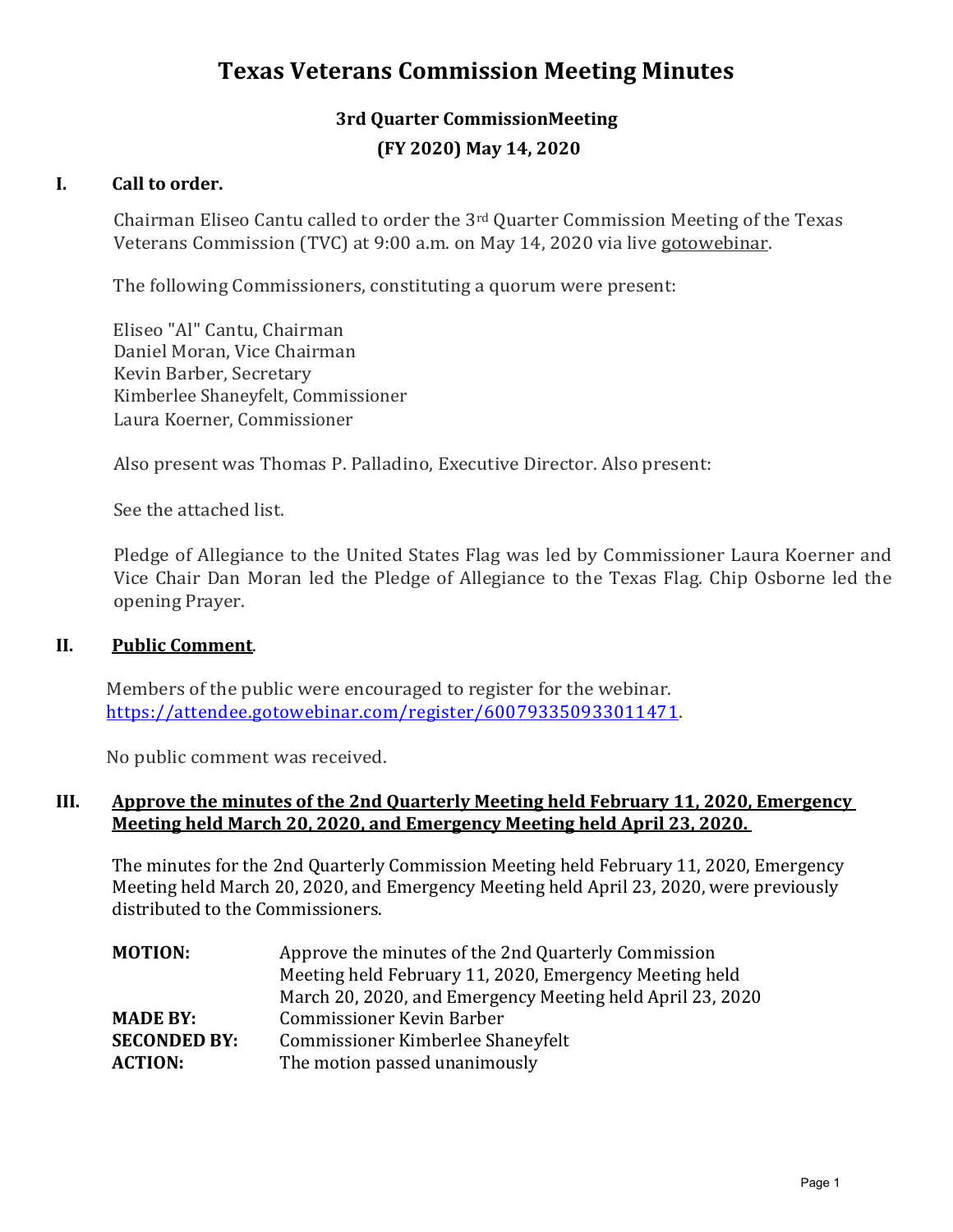## **IV. Report, presentation and/or action regarding Agency Programs and Division.**

The Commissioners reviewed the Quarterly Program Reports that were previously provided.

- A. **Charles Catoe**, Director of Program Operations brief the Commission on the transition of Programs personnel working from home due to the recent Corona Virus Pandemic. In accordance with Governor Abbott executive order of March 19,2020, all programs are at 100% work from home capable except VES which is 70% capable due to supply of equipment coming in to IT. Program Operations is continuing to serve veterans and their families with our new remote capabilities.
- B. **Chip Osborne**, Director of Resource Management Reported to Commissioners that Tim Shatto our Emergency Management Coordinator has completed FEMA online courses and resident courses for Corona Virus. DRM is 100% working from home and are very productive. On April 14, 2020 LBB and Governor's Office adopted all your recommendations changes for the performance measures, they will be labeled non-key. On the next Commission meeting we will be recommending the performance measure to be converted from non-key to key.
- C. **Shawn Deabay**, Deputy Executive Director, provided and update on the Communication department is moving all their services to virtual, they have updated our website with up to date information on our Agency's program services. Women Veterans Day was on June  $12<sup>th</sup>$ , the women veteran program is working on a plan to coordinate and participate in supporting women veteran's day. IT department has ordered and delivered 260 cellphones, ordered and configured 215 computers and peripherals. Installed a VPN portal to safely access information<br>when working from home. IT has enabled communication software like TEAMS, IT has enabled communication software like TEAMS, GOTOMEETING and SharePoint.

**Sunset Deliverables** – provided an update to the Commissioners on Sunset Management Recommendations, Sunset Deliverables, and other Agency Deliverables. Identified all the implemented (green) deliverables and partially implemented (yellow) deliverables and gave updates of their status.

## **V. Quarterly Reports from Advisory Committees (Veterans Communication Advisory Committee, Veterans Employment and Training Advisory Committee, Fund for Veterans' Assistance Advisory Committee and Veterans County Service Officer AdvisoryCommittee)**

Shawn Deabay, Deputy Executive Director, provided a summary of activities conducted by the Veterans Communication Advisory Committee, Veterans Employment and Training Advisory Committee, Fund for Veterans Assistance Advisory Committee, and the Veterans County Service Officer Advisory Committee since their last report to the Commission.

## **VI. Report, presentation and/or action regarding Texas Veterans Commission "Veterans Employment Services Employer Awards.**

Jim Martin, Interim Director, Veterans Employment Services gave a report of the Employer Awards. VES staff scored 28 nominations in 7 categories for the annual TVC VES Employer Awards program. The commissioners are requested to approve the winners as indicated.

| Approve the TVC "Veterans Employment Services Employer Awards. |        |
|----------------------------------------------------------------|--------|
| Commissioner Kimberlee Shaneyfelt                              |        |
| Vice Chairman Dan Moran                                        |        |
| The motion passed unanimously                                  | Page 2 |
|                                                                |        |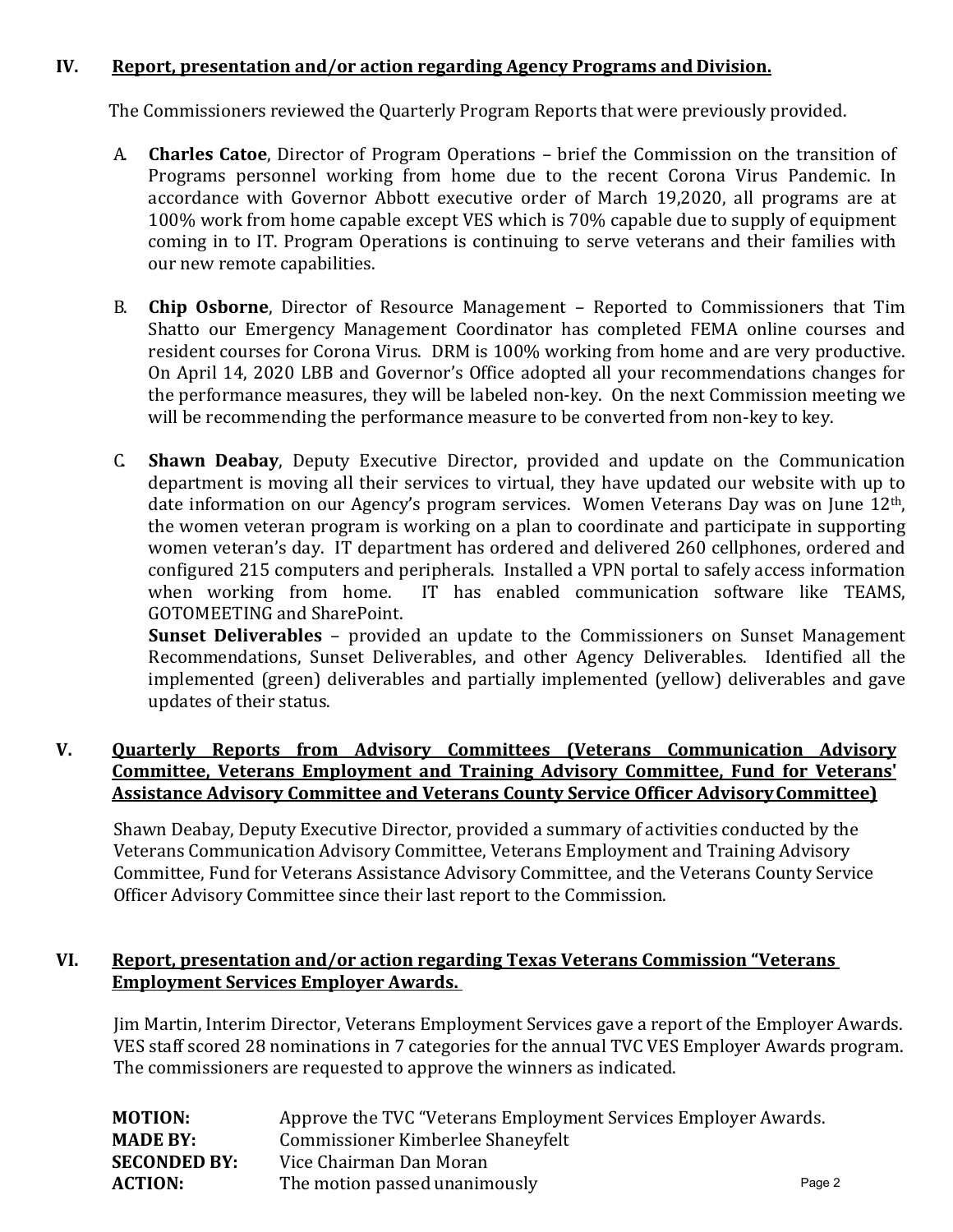## **VII. Report, presentation and/or action on New Advisory Committee's Membership Applications and Ranking process.**

**Shawn Deabay**, Deputy Executive Director, presented the Commissioners with the current Advisory Committee Membership Applications and Ranking process. Demonstrated the Application and Ranking forms and how they will be implemented to our Advisory Committee Memberships.

| <b>MOTION:</b>      | Approve the New Advisory Committee's Membership Applications and |
|---------------------|------------------------------------------------------------------|
|                     | Ranking process.                                                 |
| <b>MADE BY:</b>     | Commissioner Kimberlee Shaneyfelt                                |
| <b>SECONDED BY:</b> | Vice Chair Daniel Moran                                          |
| <b>ACTION:</b>      | The motion passed unanimously                                    |

#### **VIII. Report, presentation and/or action to Adopt Amendments to Administrative Rule 40 TAC §452.2. Advisory Committees..**

**Madeleine Connor, General Counsel**, provided a summary of the proposed amendments to Administrative Rule 40 TAC, §452.2. The amended rule is adopted to eliminate, pursuant to commission vote, two existing advisory committees: (1) "The Veterans Employment and Training Advisory Committee" and (2) "The Veterans Communication Advisory Committee," and add a committee addressing veterans' needs, to be named "The Veterans Services Advisory Committee."

| <b>MOTION:</b>                         | Approve the proposed Amendments to Administrative Rule<br>40 TAC, §452.2. Advisory Committees. |
|----------------------------------------|------------------------------------------------------------------------------------------------|
| <b>MADE BY:</b><br><b>SECONDED BY:</b> | Secretary Kevin Barber<br>Commissioner Laura Koerner                                           |
| <b>ACTION:</b>                         | The motion passed unanimously                                                                  |

#### **IX. Report, presentation and/or action on Agency Strategic Plan FY2021 – FY2025.**

**Greg Talamantez, Manager of Government Relations**, gave a detailed brief to the Commissioners on the Texas Veterans Commission's Strategic Plan for fiscal years 2021 – 2025. Every state agency submits this plan to the Legislative Budget Board, Governor's office, and Lt Governors office every 2 years. All TVC programs are contained in the plan and you should use it as a reference for TVC's mission, goals and services to our veterans.

| Approve the Agency Strategic Plan FY2021 - FY2025 |
|---------------------------------------------------|
| Commissioner Laura Koerner                        |
| Secretary Kevin Barber                            |
| The motion passed unanimously                     |
|                                                   |

#### **X. Report, presentation and/or action on Appropriation Year 2020 Second Quarter Operating Statement.**

**Michelle Nall, Chief Financial Officer**, provided Agency Summary regarding Appropriation Year 2020, 2nd Quarter Operating Statement and a summary of financial activities by the programs since its last report to the Commission.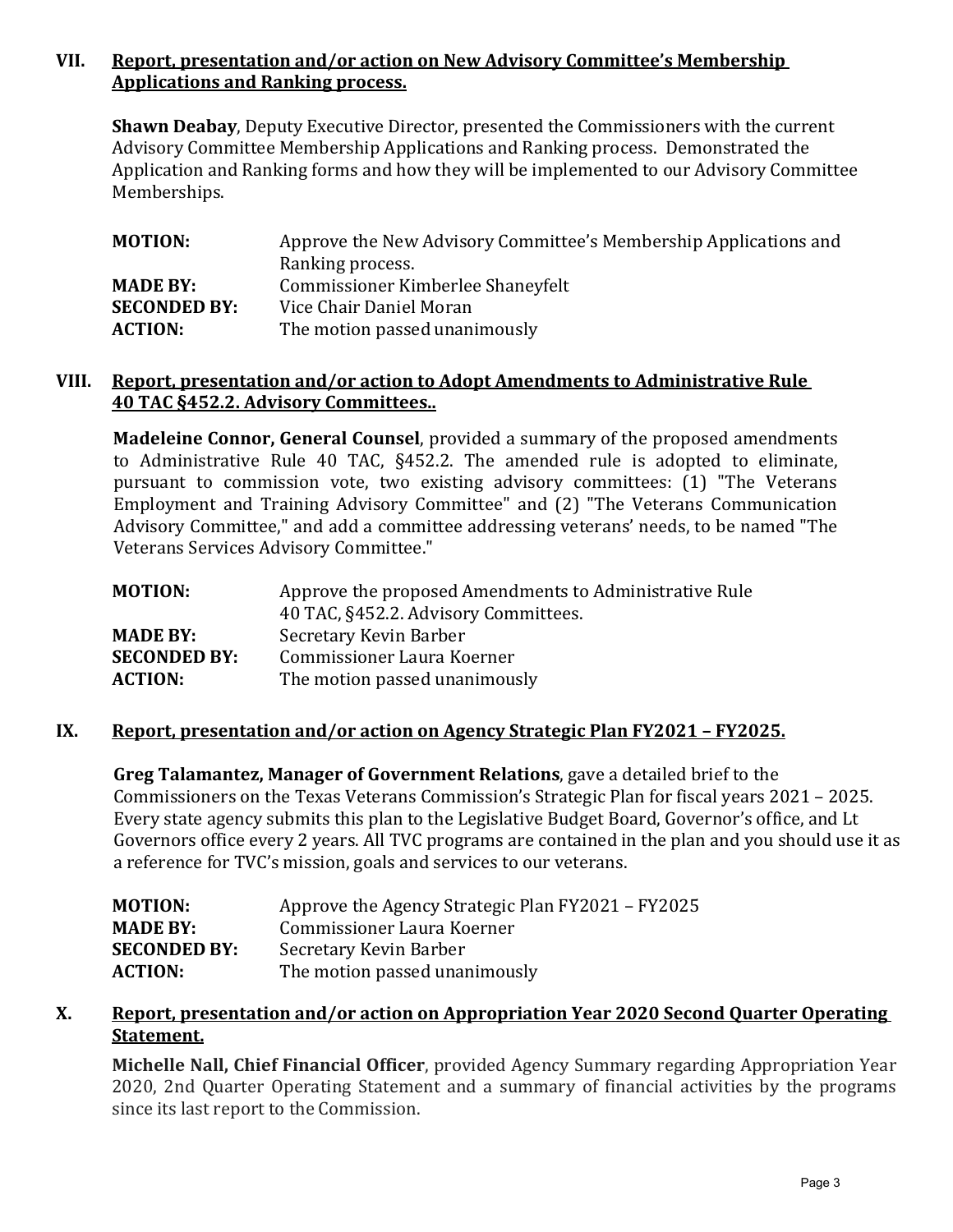#### **XI. Report, presentation and/or action regarding Acceptance of Gifts.**

**Chip Osborne**, Director of Resource Management, gave an overview of TVC's accepted \$640 donation.

| <b>MOTION:</b>      | Approve the Acceptance of Gifts |
|---------------------|---------------------------------|
| <b>MADE BY:</b>     | Secretary Kevin Barber          |
| <b>SECONDED BY:</b> | Vice Chair Daniel Moran         |
| <b>ACTION:</b>      | The motion passed unanimously   |

#### **XII. Report, presentation and/or action regarding Internal Auditor contract services for Fiscal Year 2021.**

Shawn Deabay, Deputy Executive Director gave a report on the Internal Auditor contract services. The initial term of the contract begins on September 1, 2017 and continues in effect through Fiscal Year 2018, ending on August 31, 2018, unless terminated earlier or extended by its terms. Option to Extend. At the option of TVC, a resulting contract may be renewed for an additional period not to exceed three years, subject to available funding by the Legislature and approval by the TVC Commissioners, beginning with the first full Fiscal Year after the expiration of the initial term.

| Approve the Internal Auditor contract services for Fiscal Year 2021 |
|---------------------------------------------------------------------|
| Vice Chair Daniel Moran                                             |
| Commissioner Laura Koerner                                          |
| The motion passed unanimously                                       |
|                                                                     |

#### **XIII. Report, Presentation and/or action regarding update for the FVA Emergency Assistance Grant funding amendments.**

Jim Bracken, Director of Funds for Veteran Assistance gave an update on the FVA Emergency Assistance Grant funding amendments. Since the Special Commission meeting held on March 20,2020, the Executive Director has approve 20 Emergency Funding Requests totaling 987,288. Commissioners authorized a ending point to the Emergency Funding on May 15, 2020.

10:34 Break – 10 minutes 10:44 Return from break

## **XIV. Report, Presentation and/or action regarding recommendations for 2020-2021 Fund for Veterans' Assistance grants:**

- **A. Veterans Treatment Court;**
- **B. General Assistance;**
- **C. Housing for Texas Heroes;**
- **D. Veterans Mental Health; and**
- **E. Veterans County Service Officer grant funding.**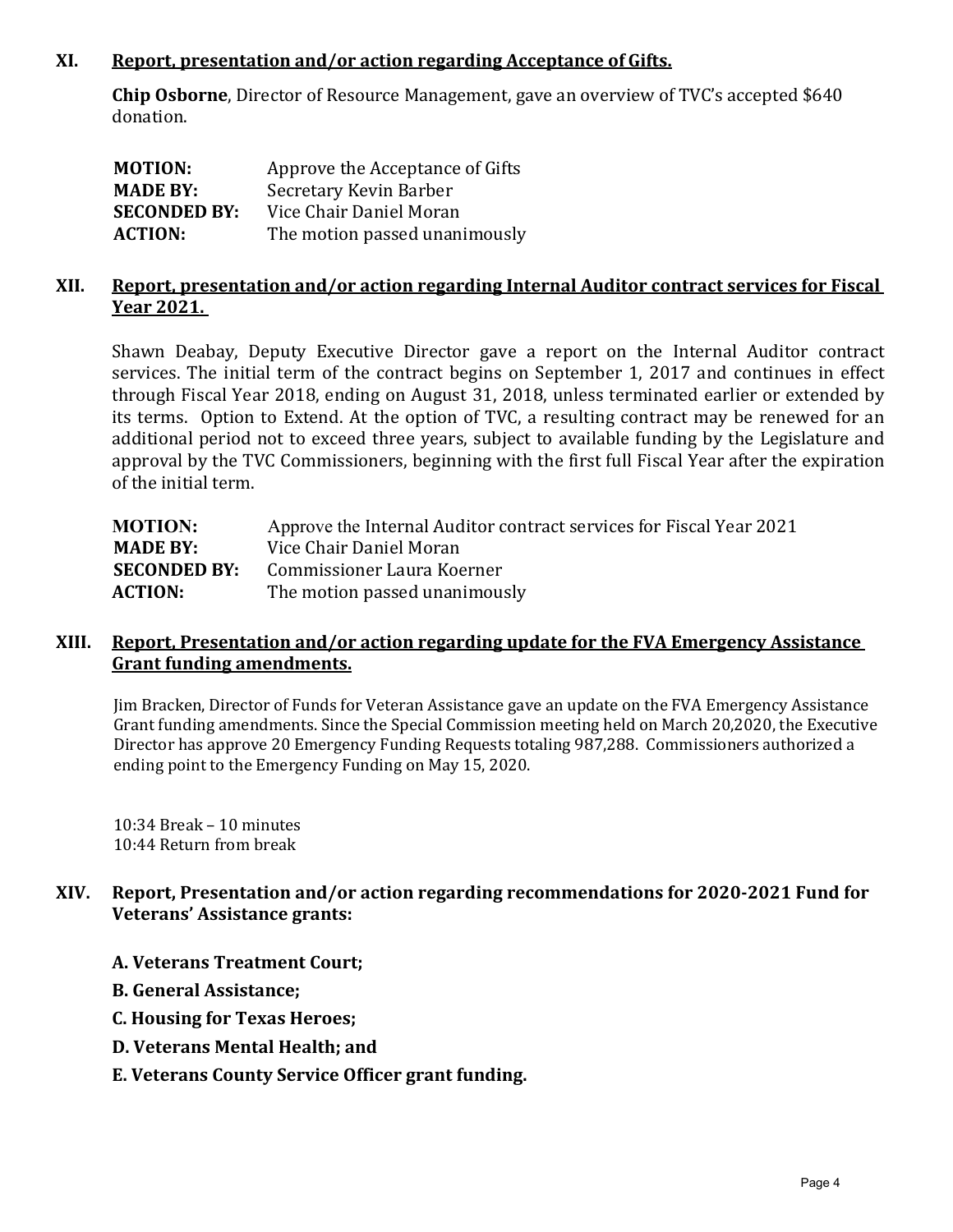#### **(FVA Director presents Veteran Treatment Court (VTC) Renewals)**

**MOTION:** Approve the 2020-2021 renewal for the eligible Veteran Treatment Court grant(s) that met the performance and expenditure requirements during the 2019-2020 grant cycle?"

| <b>MADE BY:</b>     | Commissioner Laura Koerner    |
|---------------------|-------------------------------|
| <b>SECONDED BY:</b> | Vice Chair Daniel Moran       |
| <b>ACTION:</b>      | The motion passed unanimously |

#### **(FVA Director & FVA Advisory Committee Chair presents) (Veteran Treatment Court - VTC) (VTC – Unanimous Commissioner Grant Recommendations for 2020-2021)**

**MOTION:** Approve the 2020-2021 Veteran Treatment Court grant applications that were recommended by the FVA Advisory Committee, and that received 5 out of 5 recommendations from the Commissioners, as presented by the FVA Director?"

| <b>MADE BY:</b>     | Vice Chair Daniel Moran       |
|---------------------|-------------------------------|
| <b>SECONDED BY:</b> | Commissioner Laura Koerner    |
| <b>ACTION:</b>      | The motion passed unanimously |

#### **(FVA Director presents Veteran Treatment Court) (VTC – 4 of 5 Commissioner Grant Recommendations for 2020-2021**

| <b>MOTION:</b> | Approve the 2020-2021 Veteran Treatment Court grant applications that      |
|----------------|----------------------------------------------------------------------------|
|                | received 4 out of 5 recommendations from the Commissioners, in the amounts |
|                | requested by the grant applicants?"                                        |
|                |                                                                            |

| <b>MADE BY:</b>     | Secretary Kevin Barber        |
|---------------------|-------------------------------|
| <b>SECONDED BY:</b> | Commissioner Laura Koerner    |
| <b>ACTION:</b>      | The motion passed unanimously |

#### **(FVA Director presents Veteran Treatment Court) (VTC – 3 or less Commissioner Grant Recommendations for 2020-2021)**

**MOTION:** Approve any of the 2020-2021 Veteran Treatment Court grant applications which received less than 3 out of 5 recommendations from the Commissioners, in the amounts requested by the grant applicants?"

| <b>MADE BY:</b>     | Commissioner Kimberlee Shaneyfelt |
|---------------------|-----------------------------------|
| <b>SECONDED BY:</b> | Commissioner Laura Koerner        |
| <b>ACTION:</b>      | The motion passed unanimously     |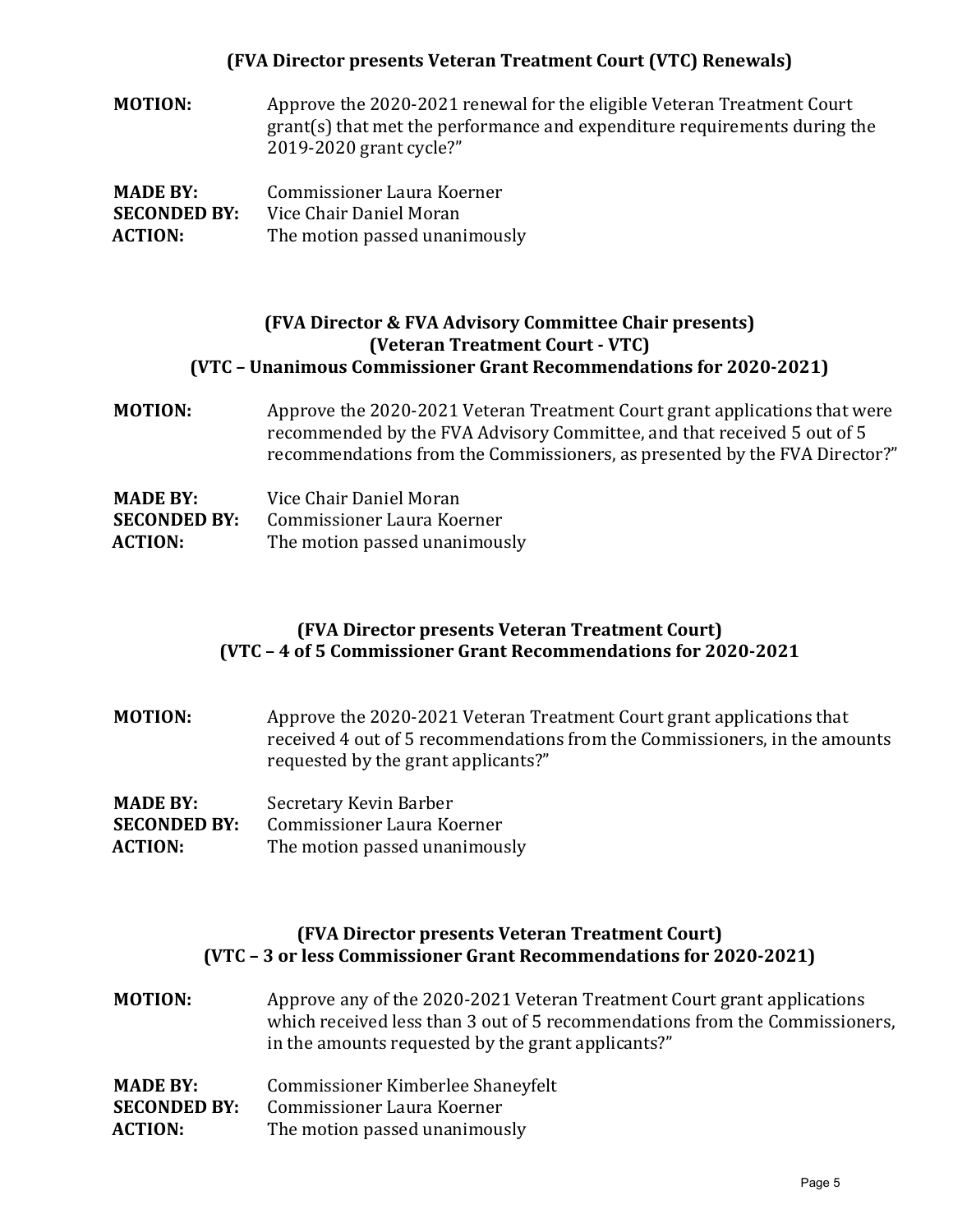\*\*Vice Chair Moran recused himself from the General Assistance cycle.

## **(FVA Director presents General Assistance (GA) Renewals)**

**MOTION:** Approve the 2020-2021 renewal for the eligible General Assistance grant(s) that met the performance and expenditure requirements during the 2019-2020 grant cycle?"

| <b>MADE BY:</b>     | Commissioner Laura Koerner    |
|---------------------|-------------------------------|
| <b>SECONDED BY:</b> | Secretary Kevin Barber        |
| <b>ACTION:</b>      | The motion passed unanimously |

## **(FVA Director & FVA Advisory Committee Chair presents General Assistance) (GA – Unanimous Commissioner Grant Recommendations for 2020-2021)**

**MOTION:** Approve the 2020-2021 General Assistance grant applications that were recommended by the FVA Advisory Committee, and that received 4 out of 4 recommendations from the Commissioners?"

| <b>MADE BY:</b>     | Commissioner Kimberlee Shaneyfelt |
|---------------------|-----------------------------------|
| <b>SECONDED BY:</b> | Commissioner Laura Koerner        |
| <b>ACTION:</b>      | The motion passed unanimously     |

## **(FVA Director presents General Assistance) (GA – 3 of 4 Commissioner Grant Recommendations for 2020-2021**

- **MOTION:** Approve the 2020-2021 General Assistance grant applications that received 3 out of 4 recommendations from the Commissioners, in the amounts requested by the grant applicants?"
- **MADE BY:** Commissioner Laura Koerner<br>**SECONDED BY:** Secretary Kevin Barber
- **SECONDED BY:** Secretary Kevin Barber<br>**ACTION:** The motion passed unar
- The motion passed unanimously

#### **(FVA Director presents General Assistance) (GA – 2 or less Commissioner Grant Recommendations for 2020-2021)**

**MOTION:** Approve any of the 2020-2021 General Assistance grant applications which received less than 2 out of 4 recommendations from the Commissioners, in the amounts requested by the grant applicants?"

| <b>MADE BY:</b>     | <b>Commissioner Shaneyfelt</b> |
|---------------------|--------------------------------|
| <b>SECONDED BY:</b> | Commissioner Laura Koerner     |
| <b>ACTION:</b>      | The motion passed unanimously  |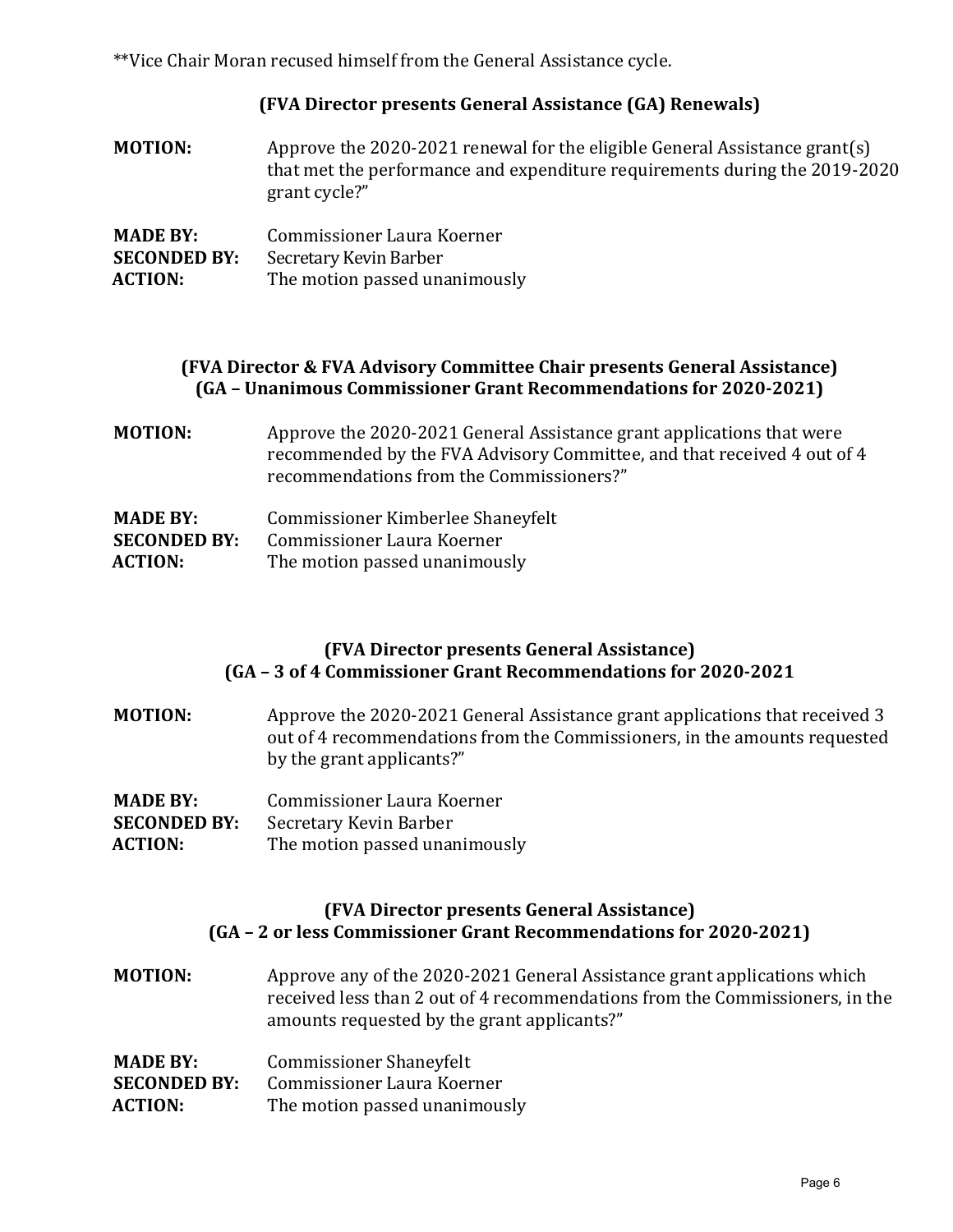## **(FVA Director & FVA Advisory Committee Chair presents) (Housing for Texas Heroes) (H4TH – Unanimous Commissioner Grant Recommendations for 2020-2021)**

| <b>MOTION:</b> | Approve any of the 2020-2021 Housing for Texas Heroes grant applications that |
|----------------|-------------------------------------------------------------------------------|
|                | were recommended by the FVA Advisory Committee, and that received 5 out of    |
|                | 5 recommendations from the Commissioners?"                                    |
|                |                                                                               |

| <b>MADE BY:</b>     | Vice Chair Daniel Moran       |
|---------------------|-------------------------------|
| <b>SECONDED BY:</b> | Commissioner Laura Koerner    |
| <b>ACTION:</b>      | The motion passed unanimously |

#### **(FVA Director presents Housing for Texas Heroes) (H4TH – 4 of 5 Commissioner Grant Recommendations for 2020-2021**

**MOTION:** Approve the 2020-2021 Housing for Texas Heroes grant applications that received 4 out of 5 recommendations from the Commissioners, in the amounts requested by the grant applicants?"

| <b>MADE BY:</b>     | Commissioner Laura Koerner    |
|---------------------|-------------------------------|
| <b>SECONDED BY:</b> | Secretary Kevin Barber        |
| <b>ACTION:</b>      | The motion passed unanimously |

#### **(FVA Director & FVA Advisory Committee Chair presents) (Veteran Mental Health) (VMH – Unanimous Commissioner Grant Recommendations for 2020-2021)**

- **MOTION:** Approve the 2020-2021 Veteran Mental Health grant applications that were recommended by the FVA Advisory Committee, and that received 5 out of 5 recommendations from the Commissioners?"
- **MADE BY:** Commissioner Laura Koerner<br>**SECONDED BY:** Vice Chair Daniel Moran
- **SECONDED BY:** Vice Chair Daniel Moran<br>**ACTION:** The motion passed unan
- The motion passed unanimously

## **(FVA Director presents Veteran Mental Health) (VMH – 4 of 5 Commissioner Grant Recommendations for 2020-2021**

**MOTION:** Approve 2020-2021 Veteran Mental Health grant applications that received 4 out of 5 recommendations from the Commissioners, in the amounts requested by the grant applicants?"

| <b>MADE BY:</b>     | Commissioner Laura Koerner    |
|---------------------|-------------------------------|
| <b>SECONDED BY:</b> | Vice Chair Daniel Moran       |
| <b>ACTION:</b>      | The motion passed unanimously |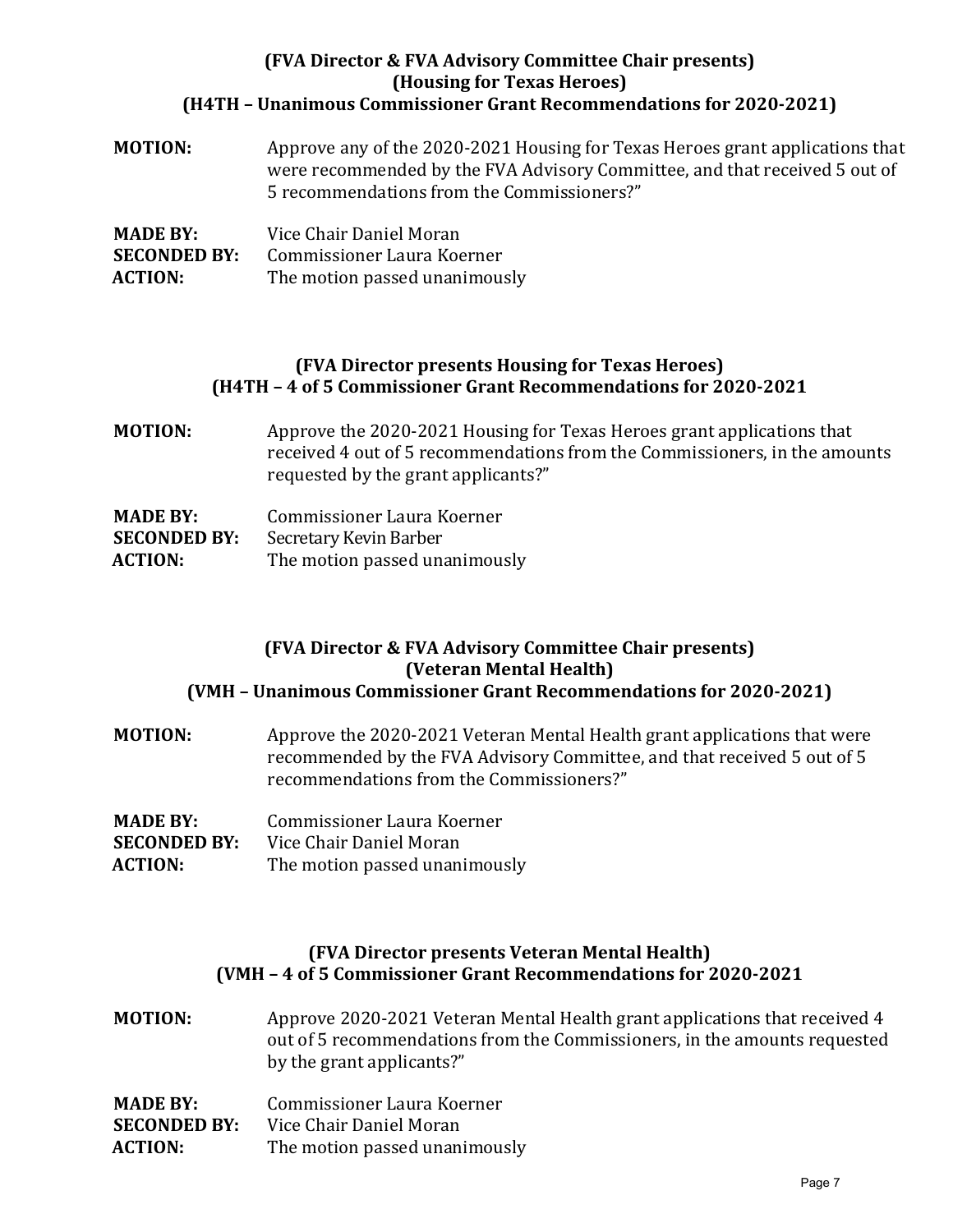## **(FVA Director presents Veteran Mental Health) (VMH – 3 or less Commissioner Grant Recommendations for 2020-2021)**

**MOTION:** Approve any of the 2020-2021 Veteran Mental Health grant applications which received less than 3 out of 5 recommendations from the Commissioners?" **MADE BY:** Commissioner Kimberlee Shaneyfelt<br>**ACTION:** Motion was withdrawn **Motion was withdrawn \* Commissioner Kimberlee Shaneyfelt withdrew her recommendation for funding and agreeing with other Commissioners not to consider for funding. No motion is needed.**

## **(FVA Director & FVA Advisory Committee Chair presents) (Veteran County Service Office) (VCSO – Unanimous Commissioner Grant Recommendations for 2020-2021)**

**MOTION:** Approve the 2020-2021 Veteran County Service Office grant applications that were recommended by the FVA Advisory Committee, and that received 5 out of 5 recommendations from the Commissioners?"

| <b>MADE BY:</b>     | Commissioner Kimberlee Shaneyfelt |
|---------------------|-----------------------------------|
| <b>SECONDED BY:</b> | Secretary Kevin Barber            |
| <b>ACTION:</b>      | The motion passed unanimously     |

## **XV. Executive Director report.**

**Thomas Palladino, Executive Director**, provided a report on the agency's priorities and activities over the last quarter, meetings and events he has attended to include relationships with other State and Federal veteran agencies.

## **XVI. Executive Session.**

None.

## **XVII. Discussion and take possible action on the items considered in Executive Session.**

There were no items to take action on.

## **XVIII. Discussion to set date, time, and location of next Commission Meeting**

The Commission agreed that the 4th Quarterly Commission Meeting of FY20 would be held on Thursday, August 13, 2020 at 9:00 a.m. via gotowebinar.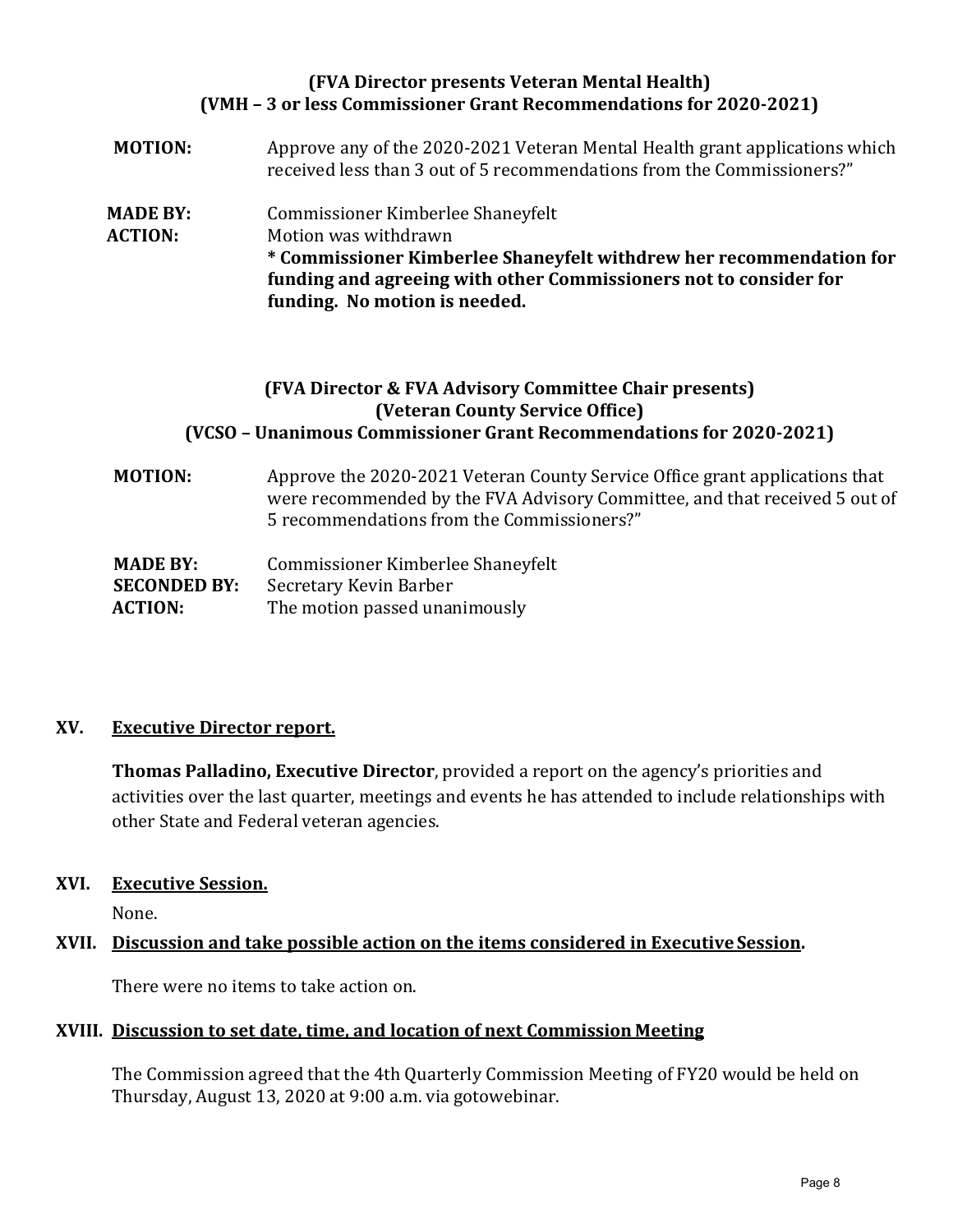## **XIX. Adjournment.**

Chairman Cantu asked each Commissioner for any closing remarks.

Each Commissioner extended their gratitude to Texas Veterans Commission staff for all of their support and hard work in serving Texas Veterans.

Chairman Cantu provided closing remarks aswell.

**MOTION:** Adjourn 3rd Quarter Meeting FY20<br> **MADE BY:** Vice Chair Daniel Moran **MADE BY:** Vice Chair Daniel Moran<br>**SECONDED BY:** Secretary Kevin Barber **SECONDED BY:** Secretary Kevin Barber<br>**ACTION:** The motion passed unar The motion passed unanimously

Chairman Cantu adjourned the meeting at 12:40 p.m. Minutes Approved by:

 $\overline{A}$ 

Kevin Barber, Commissioner Commission Secretary

 $\mathcal{D} \subset \mathcal{D}$  $\overline{\phantom{a}}$ 

Eliseo "Al" Cantu, Jr., Chairman